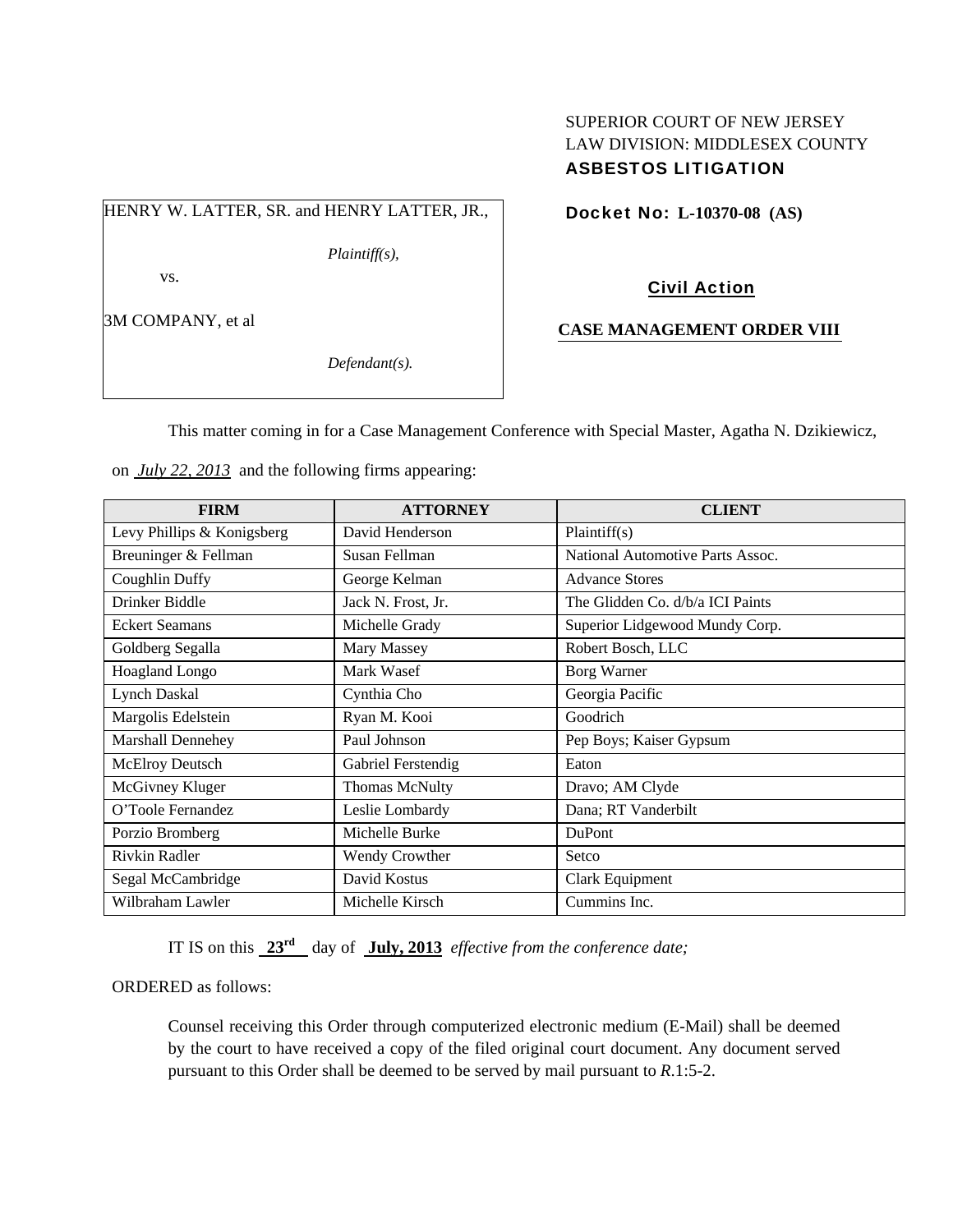### **DISCOVERY**

July 31, 2013 Depositions of corporate representatives shall be completed by this date.

#### **EARLY SETTLEMENT**

- August 9, 2013 Settlement demands shall be served on all counsel and the Special Master by this date.
- August 29, 2013 The settlement conference previously scheduled on this date is **CANCELLED**.

#### **SUMMARY JUDGMENT MOTION PRACTICE**

August 23, 2013 Last return date for product identification summary judgment motions.

#### **MEDICAL DEFENSE**

August 30, 2013 Defendants shall identify its medical experts and serve medical expert reports, if any, by this date.

#### **LIABILITY EXPERT REPORTS**

- August 30, 2013 Plaintiff shall identify its liability experts and serve liability expert reports, if any, by this date or waive any opportunity to rely on liability expert testimony.
- September 30, 2013 Defendants shall identify its rebuttal liability experts and serve rebuttal liability expert reports, if any, by this date.

#### **EXPERT DEPOSITIONS**

October 18, 2013 Expert depositions shall be completed by this date. To the extent that plaintiff and defendant generic experts have been deposed before, the parties seeking that deposition in this case must file an application before the Special Master and demonstrate the necessity for that deposition. To the extent possible, documents requested in a deposition notice directed to an expert shall be produced three days in advance of the expert deposition. The expert shall not be required to produce documents that are readily accessible in the public domain.

#### **PRE-TRIAL AND TRIAL**

October 1, 2013 @ 1:30pm Settlement conference. All defense counsel shall appear with authority to negotiate settlement and have a representative authorized to negotiate settlement available by phone. Any request to be excused from the settlement conference shall be made to the Special Master no later than 4:00pm of the day prior to the conference.

\_\_\_\_\_\_\_\_\_\_\_\_\_\_\_\_\_\_\_\_\_\_\_\_\_\_\_\_\_\_\_\_\_\_\_\_\_\_\_\_\_\_\_\_\_\_\_\_\_\_\_\_\_\_\_\_\_\_\_\_\_\_\_\_\_\_\_\_\_\_\_\_\_\_\_\_\_\_\_\_\_\_\_\_\_\_\_\_\_\_\_\_\_\_\_\_\_\_\_\_\_\_\_\_\_\_\_\_\_\_